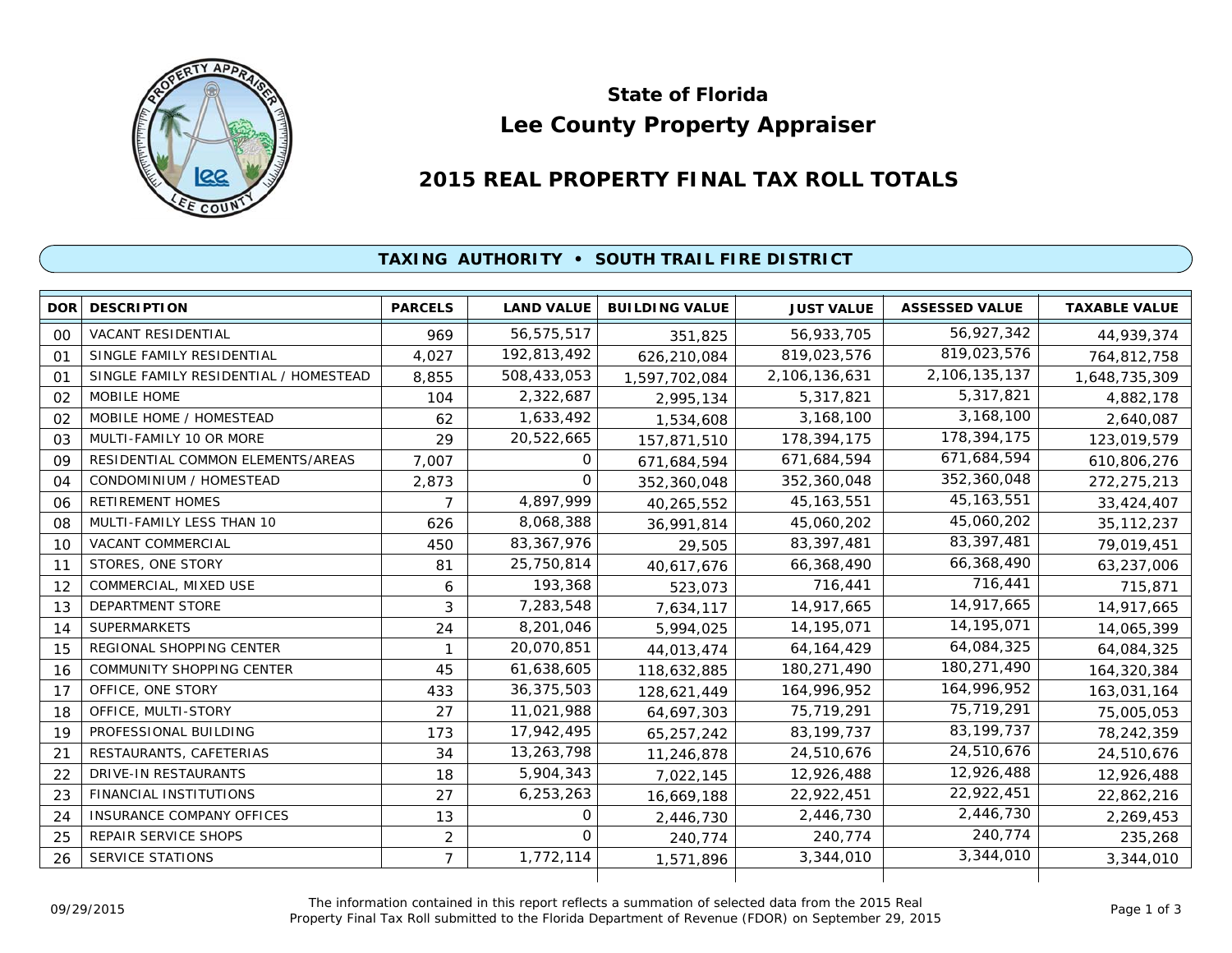#### **TAXING AUTHORITY • SOUTH TRAIL FIRE DISTRICT**

| <b>DOR</b> | <b>DESCRIPTION</b>                    | <b>PARCELS</b> | <b>LAND VALUE</b> | <b>BUILDING VALUE</b> | <b>JUST VALUE</b> | <b>ASSESSED VALUE</b> | <b>TAXABLE VALUE</b> |
|------------|---------------------------------------|----------------|-------------------|-----------------------|-------------------|-----------------------|----------------------|
| 27         | AUTO SALES, REPAIR, ETC               | 78             | 37,886,100        | 50,127,048            | 88,013,364        | 88,013,148            | 87,618,462           |
| 28         | PARKING LOTS, MH PARKS, ETC           | 5              | 34, 213, 173      | 13,622,535            | 47,835,708        | 47,835,708            | 47,791,323           |
| 30         | <b>FLORISTS, GREENHOUSES</b>          | $\overline{2}$ | 339,120           | 140,622               | 479,742           | 479,742               | 479,742              |
| 32         | ENCLOSED THEATER/AUDITORIUM           | $\overline{4}$ | 909,501           | 1,682,628             | 2,592,129         | 2,592,129             | 2,592,129            |
| 33         | NIGHT CLUBS, LOUNGES, BARS            | 2              | 578,654           | 586,763               | 1,165,417         | 1,165,417             | 1,149,602            |
| 34         | BOWLING ALLEYS, RINKS, ARENAS         | $\overline{2}$ | 421,368           | 1,334,324             | 1,755,692         | 1,755,692             | 1,755,692            |
| 35         | TOURIST ATTRACTIONS                   | $\mathbf{1}$   | 497,099           | 29,960                | 527,059           | 527,059               | 527,059              |
| 38         | GOLF COURSE, DRIVING RANGE            | 6              | 7,424,625         | 6,187,349             | 13,656,866        | 13,611,974            | 13,611,974           |
| 39         | HOTELS, MOTELS                        | 17             | 8,981,420         | 61,615,265            | 70,596,685        | 70,596,685            | 51,068,522           |
| 40         | VACANT INDUSTRIAL                     | 90             | 21,697,692        | 15,987                | 21,713,679        | 21,713,679            | 20,559,559           |
| 41         | LIGHT MANUFACTURING                   | 45             | 8,914,216         | 19,421,586            | 28,335,802        | 28,335,802            | 27,930,434           |
| 42         | <b>HEAVY INDUSTRIAL</b>               | $\mathbf{1}$   | 528,675           | 756,973               | 1,285,648         | 1,285,648             | 1,285,648            |
| 44         | PACKING PLANTS                        | $\mathbf{1}$   | 726,968           | 594,866               | 1,321,834         | 1,321,834             | 1,321,834            |
| 45         | CANNERY, BREWERY, WINERY              | 5              | 0                 | 443,136               | 443,136           | 443,136               | 443,136              |
| 46         | OTHER FOOD PROCESSING                 | $\mathbf 1$    | $\mathbf{O}$      | 88,320                | 88,320            | 88,320                | 59,997               |
| 48         | WAREHOUSING, DISTRIBUTION TERMINALS   | 714            | 73,236,029        | 199,936,369           | 273,174,576       | 273, 172, 398         | 259,930,501          |
| 49         | <b>OPEN STORAGE</b>                   | 3              | 326,504           | 73,718                | 400,222           | 400,222               | 400,222              |
| 51         | <b>CROPLAND CLASS I</b>               | $\overline{7}$ | 151,748           | 139,572               | 3,631,564         | 291,320               | 202,804              |
| 60         | <b>GRAZING LAND CLASS I</b>           | 23             | 293,629           | 298,651               | 14,295,818        | 592,280               | 513,865              |
| 61         | <b>GRAZING LAND CLASS II</b>          | 10             | 179,600           | 1,028,839             | 4,960,147         | 1,208,439             | 730,205              |
| 62         | <b>GRAZING LAND CLASS III</b>         | 26             | 163,687           | 528,204               | 7,780,499         | 691,891               | 505,828              |
| 63         | <b>GRAZING LAND CLASS IV</b>          | 4              | 100,674           | $\mathbf 0$           | 2,382,590         | 100,674               | 100,674              |
| 64         | <b>GRAZING LAND CLASS V</b>           | 4              | 39,480            | $\mathbf 0$           | 5,656,850         | 39,480                | 39,480               |
| 65         | <b>GRAZING LAND CLASS VI</b>          | 3              | 12,445            | $\mathbf 0$           | 593,430           | 12,445                | 12,445               |
| 66         | ORCHARD GROVES, CITRUS, ETC           | $\mathbf{1}$   | 37,168            | 74,566                | 234,618           | 111,734               | 91,074               |
| 67         | POULTRY, BEES, TROPICAL FISH, RABBITS | 6              | 178,942           | 71,349                | 1,142,727         | 250,291               | 242,111              |
| 68         | DAIRIES, FEED LOTS                    | 27             | 1,155,948         | 3,567,708             | 8,338,280         | 4,723,656             | 3,519,859            |
| 69         | ORNAMENTALS, MISCELLANEOUS AG         | 6              | 287,626           | 545,996               | 2,587,112         | 833,622               | 584,492              |
| 70         | VACANT INSTITUTIONAL                  | 14             | 1,440,254         | 8,054                 | 1,448,308         | 1,448,308             | $\mathsf{O}$         |
| 71         | CHURCHES, TEMPLES                     | 34             | 16,375,432        | 35,588,655            | 52,416,104        | 51,964,087            | $\mathsf{O}$         |
| 72         | PRIVATE SCHOOLS & COLLEGES            | $\overline{7}$ | 2,287,996         | 13,685,544            | 15,973,540        | 15,973,540            | 0                    |
| 75         | ORPHANAGES, NON-PROFIT SERVICE        | 20             | 2,108,927         | 7,687,281             | 9,796,208         | 9,796,208             | $\mathbf 0$          |
| 77         | CLUBS, LODGES, UNION HALLS            | 2              | 351,634           | 649,744               | 1,001,378         | 1,001,378             | $\mathsf{O}$         |
| 78         | SANITARIUM, CONVALESCENT & REST HOME  | $\mathbf{1}$   | 638,631           | 2,217,899             | 2,856,530         | 2,856,530             | $\mathbf 0$          |
| 80         | VACANT GOVERNMENTAL                   | 236            | 14,436,911        | 2,359,533             | 16,958,732        | 16,796,444            | $\mathbf{O}$         |